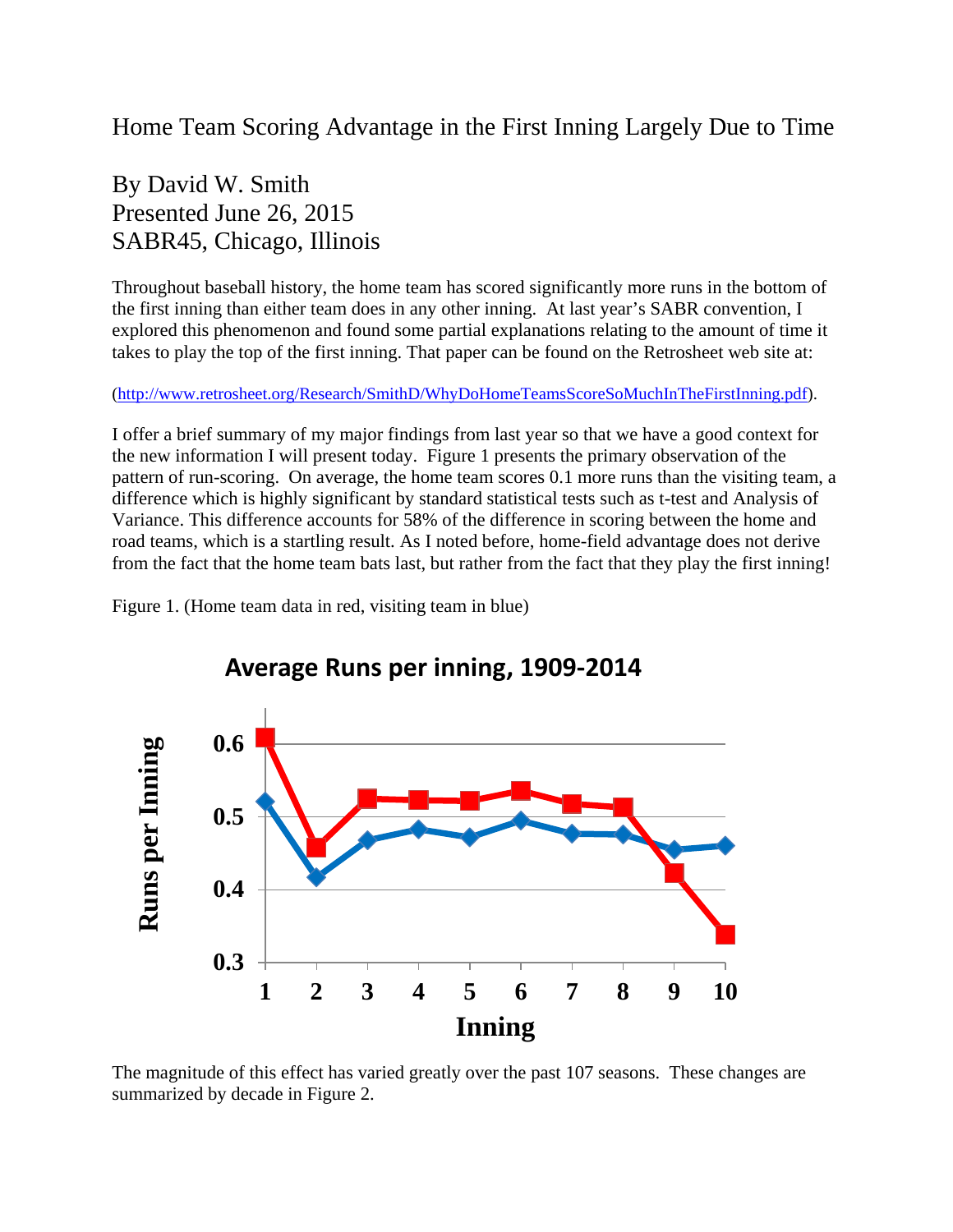Figure 2. First Inning Run Differential



There is a relationship to overall scoring, but that is not as clear as might be expected. When scoring was very low in the deadball era, the differential was at its lowest level. The introduction of the lively ball in 1920 had an obvious impact, but the only big chance since then is the large difference seen for games played in 1970s. Since this was definitely not an era of high scoring, it is unclear how this pattern arose. The last two decades certainly saw big changes in overall offense, but the effects on the first inning differential are much smaller. Clearly something besides scoring level is at work here.

The first inning is special in many ways, one of which is the leadoff batter in the lineup always bats first. I compared home team scoring in the first inning to later innings in which the first man in the batting order led off the inning. It was clear that this is a first inning effect and not a leadoff batter phenomenon.

The hypothesis I developed was that the visiting starting pitcher is disadvantaged by the highly variable amount of time it can take to play the top of the first whereas the home starter knows exactly when he will take the mound. I checked three kinds of data related to the top of the first inning:

Runs scored by the visiting team Number of batters sent to the plate by the visiting team Number of pitches thrown to the visiting team.

All of these showed a correlation with the length of the top of the first and therefore supported my hypothesis, but of course they are only indirect measures of time. During the last year, I have discovered that that the actual time of each inning is available for recent seasons on the MLB website. They present a huge amount of data about each pitch, including pitch type and speed,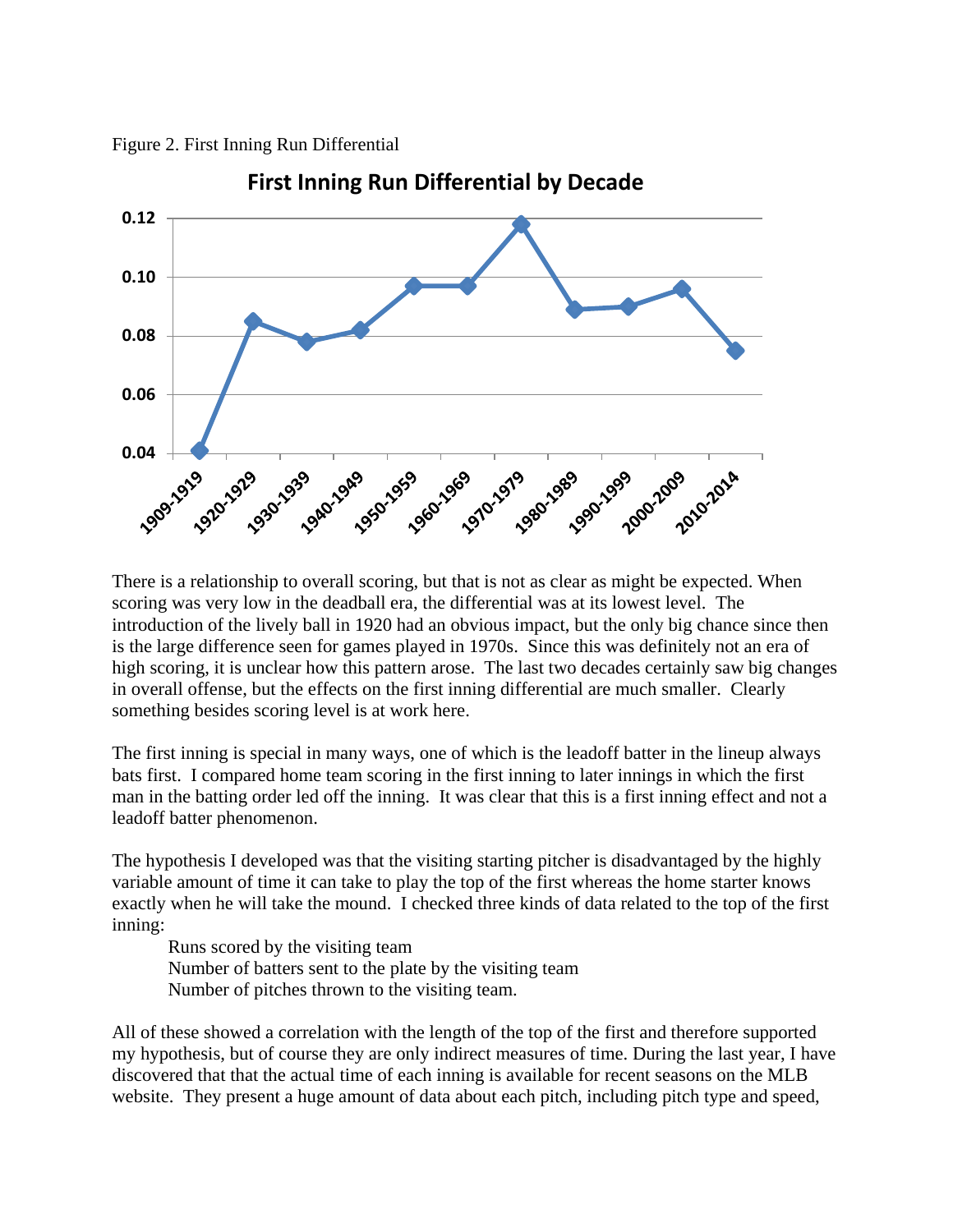but they also record the exact time each pitch was thrown, down to the second! The most robust form of this information has only been available since 2010, but that is 12,150 games for the 2010-2014 seasons. This direct knowledge of the duration of the top of the first is exactly the data I needed to give the most rigorous test of my time hypothesis. The results are shown in Figure 3.



Figure 3. Runs scored as function of length of top of first

The results are compelling. The average top of the first inning with no runs (which is by far the majority of cases) takes around six minutes to play. For innings with 4 or more runs, the average elapsed time is just under 12 minutes. This agrees nicely with the indirect measures I presented last year and lends strong support to the hypothesis that the visiting starter is affected by sitting around longer before he gets his turn to pitch. The r-squared value of 0.86 means that 86% of the variance in this relationship is explained by the trend line shown. That is a very high value for baseball data.

I considered one other factor which goes beyond a single game and that is travel. In addition to adjustments to the new park and new mound, the visiting team may have great variation in getting to the new park to start the next series. If that were so, then the performance in the first game of a series might be compromised with respect to the later games in the series. Similarly, the home team may have adjustments to make when playing the first game of a home stand.

I started by calculating the distance traveled by each team in each season. Figure 4 shows a pattern which should not be surprising.

Figure 4. Average miles traveled by each team, 1909-2014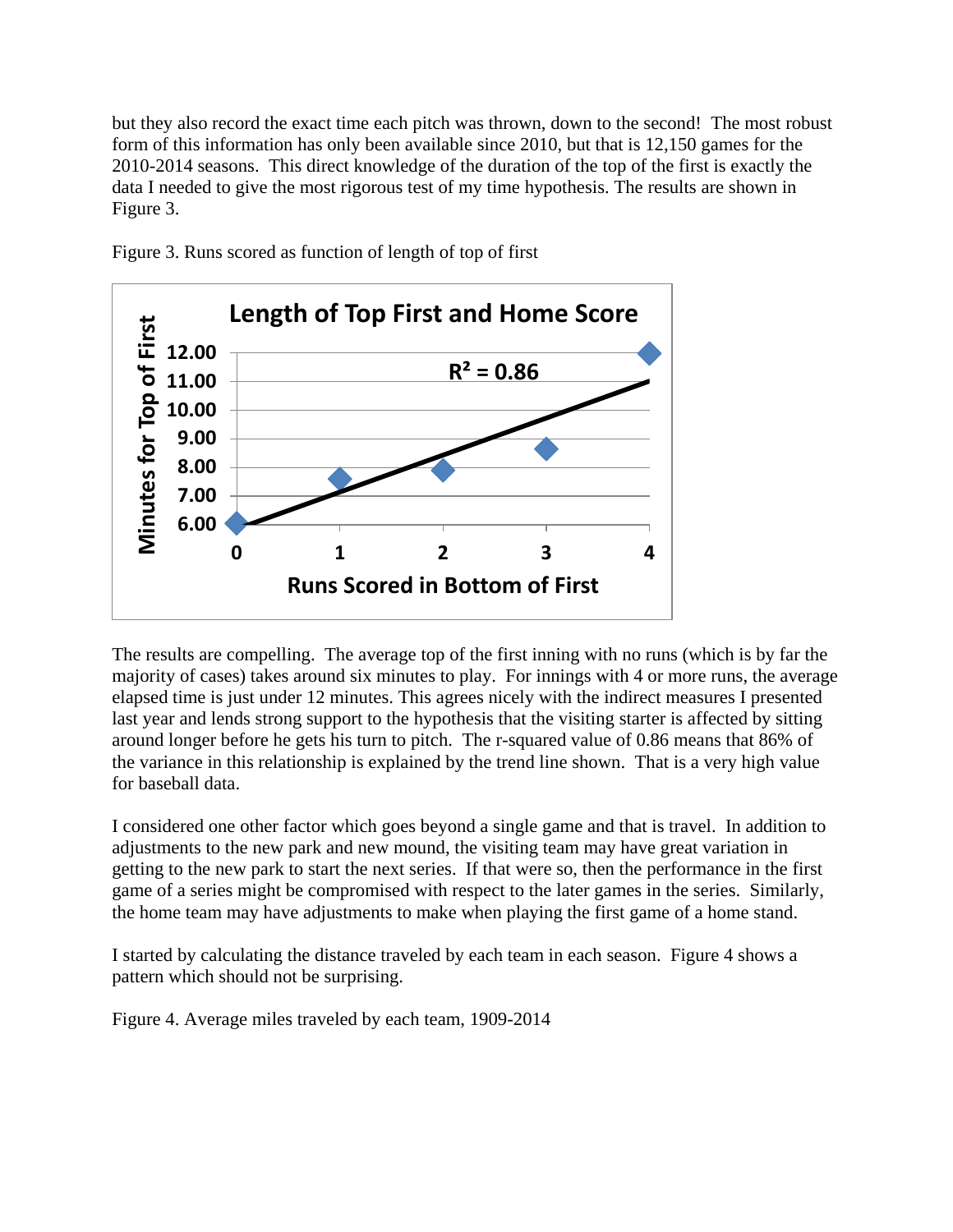

Obviously things changed a lot when teams started traveling to and from California in 1958. The average travel distance per team jumped from around 10,000 miles before 1958 to the current average of just over 30,000 miles. Of course, there is still variation around that average, as summarized in Table 1.

Table 1. Range of miles traveled

|         | 1909          |       |         | 2014             |       |
|---------|---------------|-------|---------|------------------|-------|
| Low     | Giants        | 7095  | Low     | Cubs             | 22933 |
| Median  | Reds          | 8927  | Median  | <b>Nationals</b> | 31350 |
| High    | <b>Browns</b> | 11290 | High    | <b>Mariners</b>  | 52519 |
| Average |               | 9370  | Average |                  | 32560 |

In the current age, the average team plays 54 series with 13 home stands (there are small variations) and takes 35 trips of greatly varying total distance.

What are the effects of this travel on performance? I split all the trips taken into quartiles for the two eras since the totals are so different since 1958. We find not surprisingly that the actual distances on these quartiles are very different pre- and post-California. Table 2 presents these values

| Pre-1958  | Post-1957 |
|-----------|-----------|
| $0 - 125$ | $0 - 350$ |
| 126-260   | 351-700   |
| 261-400   | 701-1200  |
| 401-1100  | 1201-2800 |

The mode of travel is of note as well. Prior to 1958, the large majority of trips were by train and since then they are by air. The short trips today are by bus: Los Angeles-San Diego;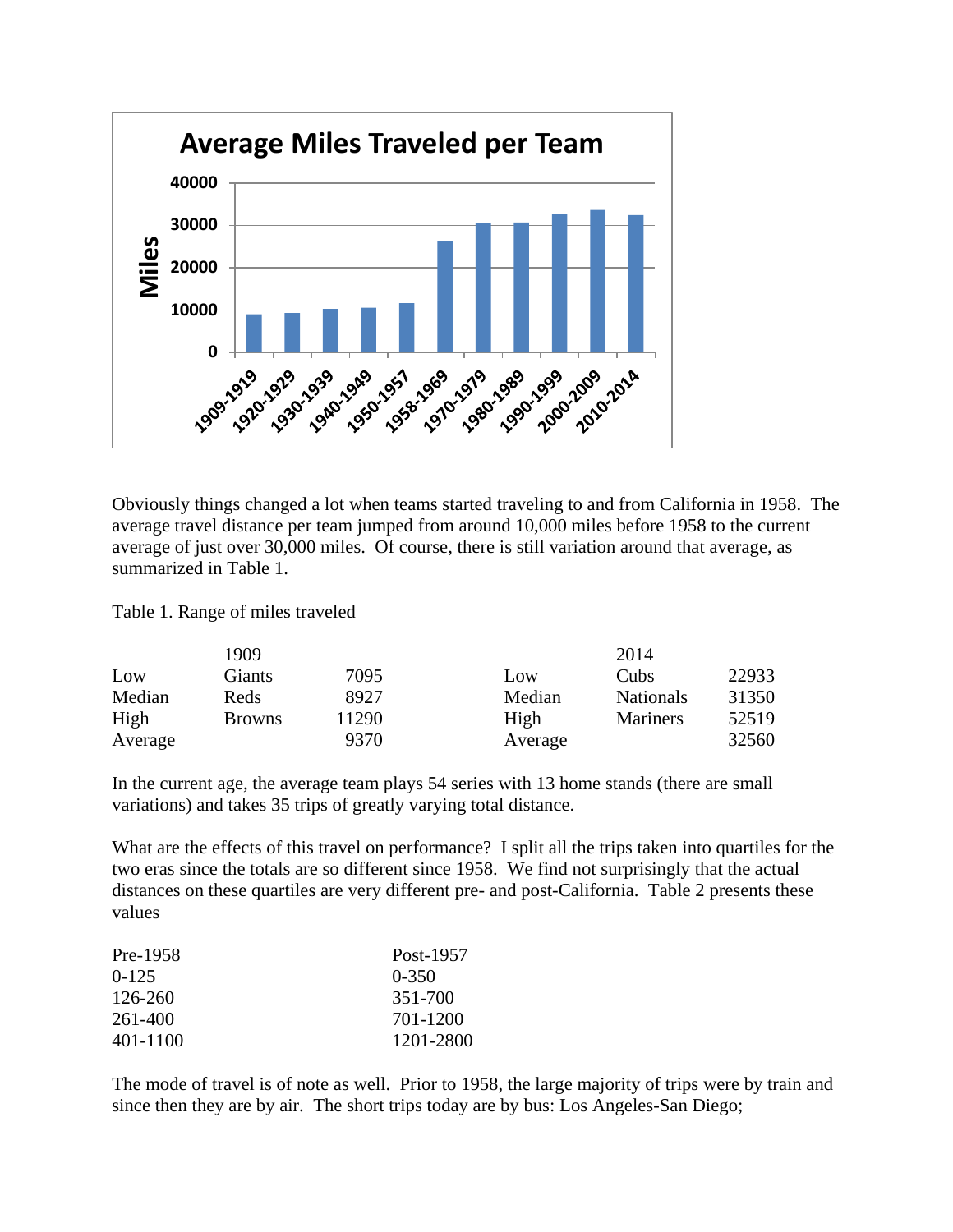Philadelphia-New York; Chicago-Milwaukee. Therefore a 1000 mile trip in 1935 was very different from one in 2014 in terms of the time for the travel and perhaps on performance. In addition to calculating the distance for each trip, I also looked at whether or not there was a day off between series during the travel. I did this for each series for each team from 1909-2014.

I will report these results separately for the two travel eras. Table 3 has the data for 1909-1957.

|                 |                             |       | Quartile |
|-----------------|-----------------------------|-------|----------|
| Quartile        | Days off                    | Runs  | Average  |
|                 |                             | 0.653 |          |
|                 |                             | 0.621 | 0.641    |
| $\overline{2}$  |                             | 0.608 |          |
| $\overline{2}$  | 1                           | 0.610 | 0.609    |
| 3               | 0                           | 0.621 |          |
| 3               |                             | 0.614 | 0.618    |
| $\overline{4}$  | 0                           | 0.645 |          |
| $\overline{4}$  |                             | 0.610 | 0.621    |
| Overall average |                             | 0.622 |          |
|                 | Visiting team runs in $1st$ | 0.521 |          |
|                 |                             |       |          |

Table 3. Runs scored by home team in first inning by visitor travel distance, 1909-1957

These results do not indicate a significant effect of travel with the largest difference here being for the shortest trips. My preliminary results last years indicated there was a negative effect and my abstract reflects that. However, now that I have analyzed more deeply, the travel effect is very small. There is not even a big difference when the visitors travel without having a day off.

How about the more modern era? Table 4 has those results.

Table 4. Runs scored by home team in first inning by visitor travel distance, 1958-2014

|                 |                             |       | Quartile |
|-----------------|-----------------------------|-------|----------|
| Quartile        | Days off                    | Runs  | Average  |
|                 |                             | 0.604 |          |
|                 |                             | 0.602 | 0.604    |
| 2               |                             | 0.612 |          |
| $\overline{2}$  |                             | 0.591 | 0.605    |
| 3               | 0                           | 0.618 |          |
| 3               |                             | 0.589 | 0.609    |
| 4               |                             | 0.596 |          |
| 4               |                             | 0.595 | 0.596    |
| Overall average |                             | 0.603 |          |
|                 | Visiting team runs in $1st$ | 0.504 |          |

These results also show no significant effect of travel, even less than for the earlier era. It did not matter which direction the long trips were (East to West or West to East). The values are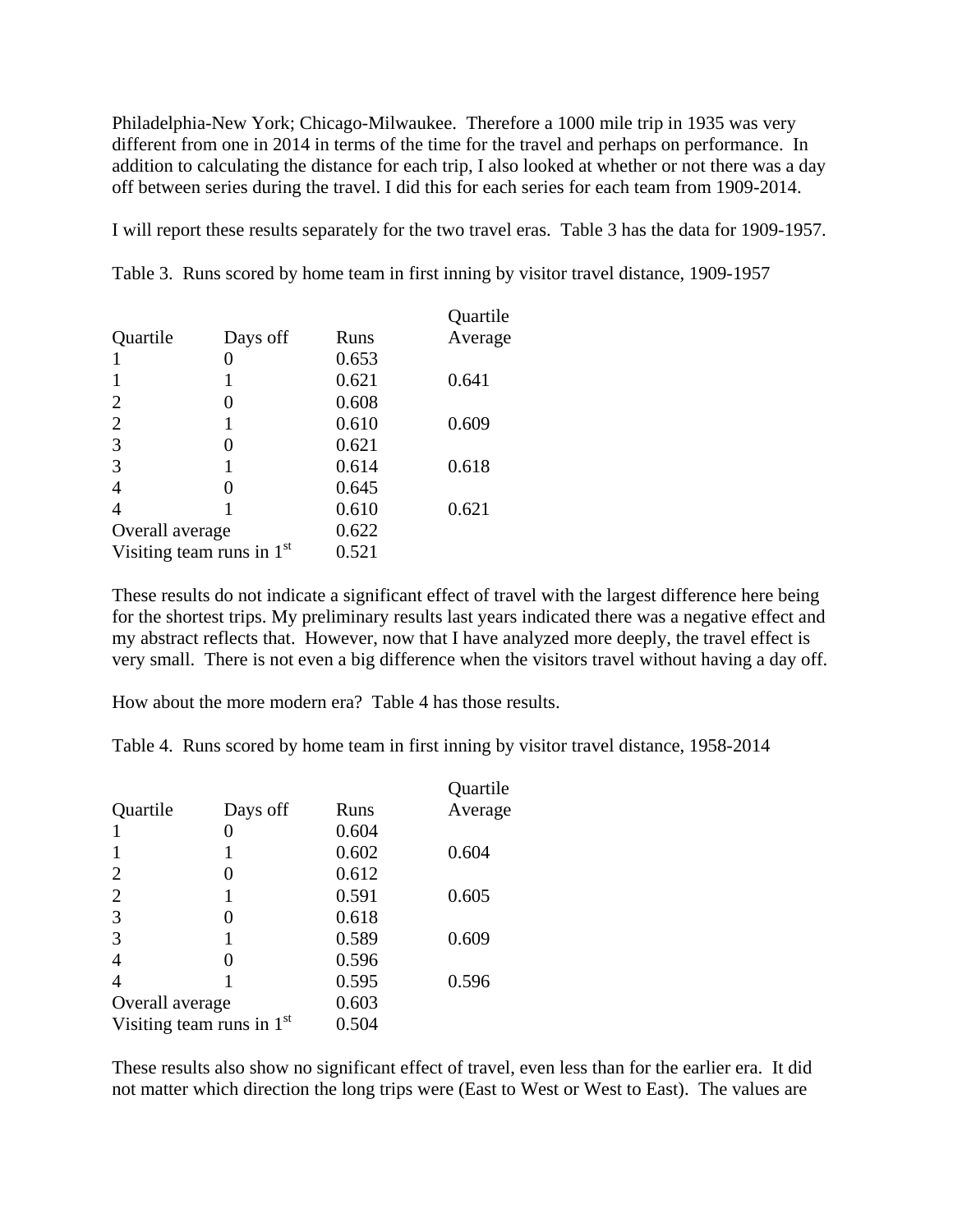somewhat lower for the modern era (a bit less than 5%), but the absolute differential of a tenth of a run is very constant. The conclusion has to be that travel does not explain the first inning difference.

I expanded this one final way, which is to look at home team winning percentage in the first game of a series. After all, winning is what really matters and the first inning data have the biggest meaning in possible contribution to winning. Once again I present these results by travel era.

Figure 5. Home team winning percentage in first game of series as function of distance traveled by visiting team, 1909-1957.



There is no relation at all between home team winning percentage in the first game of a series and the distance traveled by the visitor in this era. I looked at having an off-day for travel and that did not matter either. How about for modern times?

Figure 6. Home team winning percentage in first game of series as function of distance traveled by visiting team, 1958-2014.